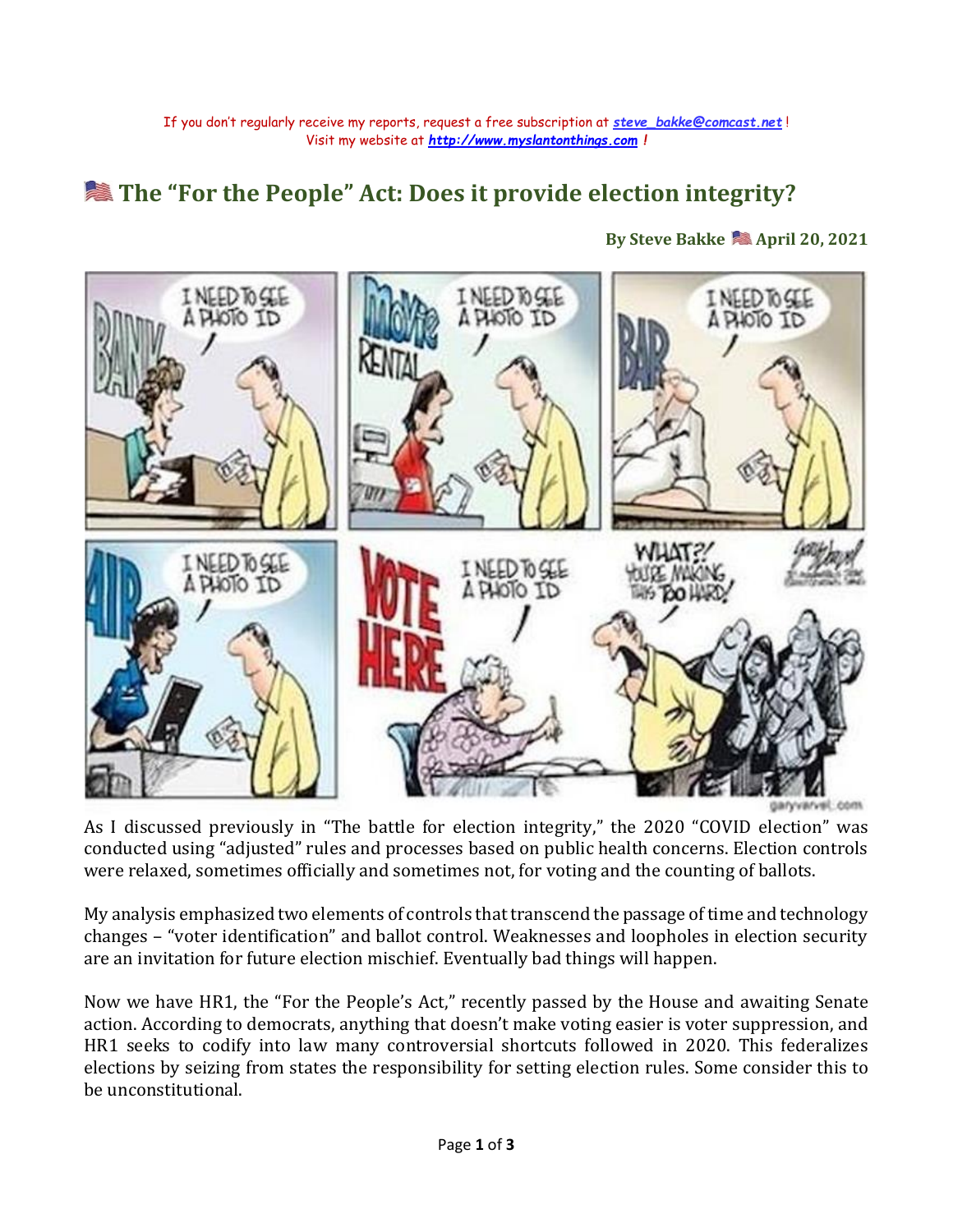As we evaluate HR1 in the context of election integrity, we must remember several realities:

- This is 2021, not 1921, and with technological developments, some old-fashioned voting techniques no longer apply. We must accommodate those changes.
- Democrats should accept the fact that controls are necessary.
- Republicans must stop the fruitless jousting at the windmills of "stolen elections."
- Our goal should be confidence in election integrity by ensuring a fair and accurate voting process.

Let me explain one additional item that I'm adding to this list. Democrats insist that "COVID election" rules should become "law of the land" because they believe voter fraud wasn't present. On the contrary, if material fraud hasn't happened, that's precisely the time when fair, reasonable, and effective controls should be installed. Controls should always be established before mischief or fraud occur.

HR1 stretches over 800 pages and my attempt to understand it came to a halt after stumbling through limitless cross referencing and punctuation instructions. Thankfully, there's general agreement about what the legislation says, even if its implications will be bitterly debated.

My goal here is to point out what I consider the most important danger-signals in HR1. I'll remain true to my priorities that any process should provide assurance of voter eligibility and control of ballots and the counting process. These priorities transcend the passage of time and technology changes, whether voting in person, by mail, or on the internet.

Consider the fact that HR1 establishes automatic voter registration using state databases. That would include auto registration records, welfare benefits, Social Security, Department of Labor, Medicare, The bureau of prisons, and so on. This guarantees the registration of many ineligible voters such as underage residents, undocumented immigrants, and incarcerated individuals.

I want to point out something very bewildering. As mentioned, HR1 would allow underage residents, 16- and 17-year-olds, to be registered to vote. This could happen in several ways, including the automatic registration process. Without any way to check voters' identification, there would be no way to prevent ineligible underage voters from affecting election results.

Unfortunately, we will be automatically registering many ineligible voters, while at the same time preventing election officials from checking eligibility or identity. Requiring IDs or signature verification will be essentially eliminated. The veracity of registration lists is thereby degraded, and officials would be prevented from efficiently correcting the problems. Public databases would be used for automatic registration, but severely restricted as a tool for correcting those lists.

There are other procedures that give rise to concerns if controls and checks are not implemented, such as: online voter registration without even signature verification; permitting voters to vote outside their precinct invites (probably successful) attempts to vote multiple times; and, permitting mail-in ballots without providing identification makes verification of ballot validity virtually impossible.